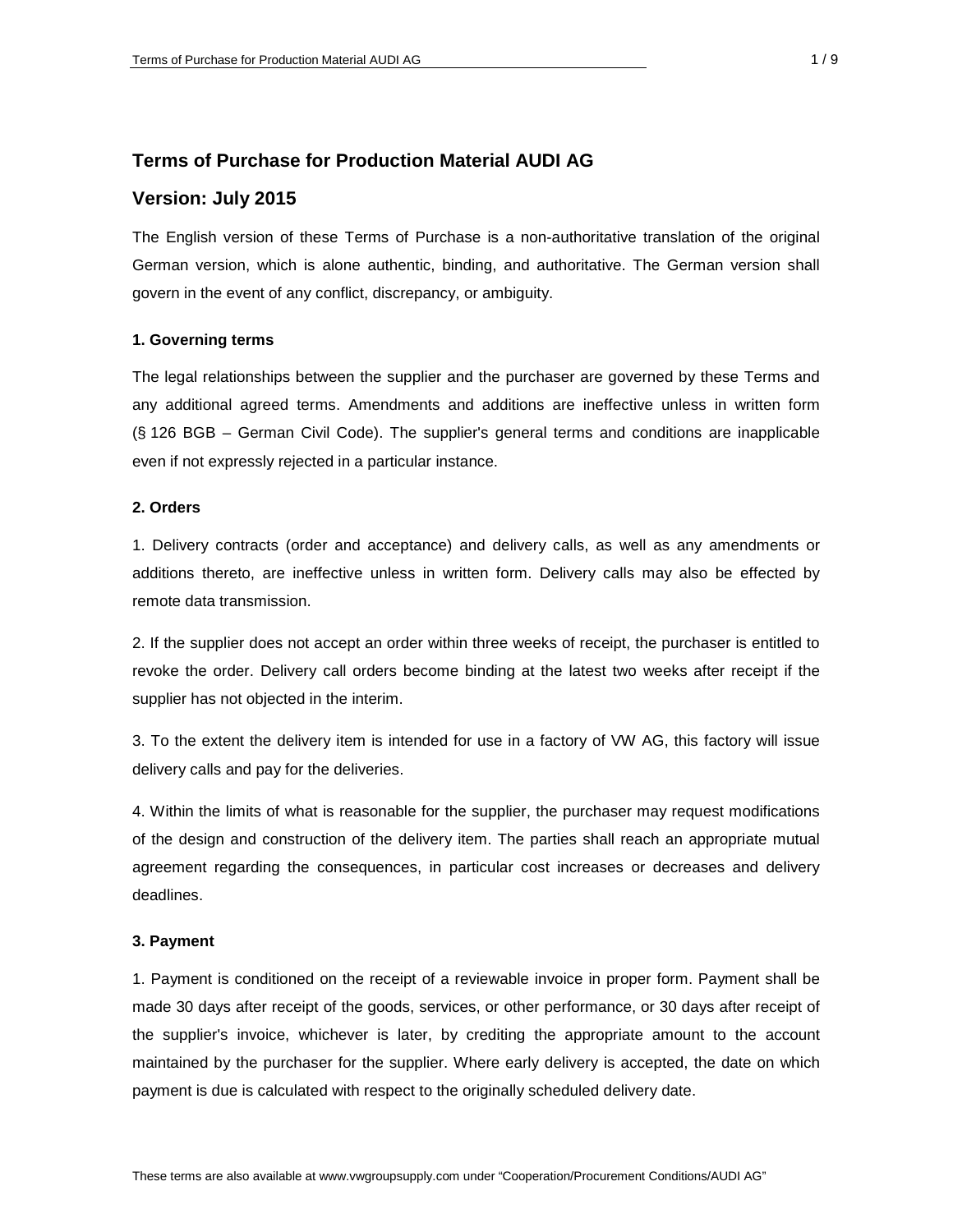2. Payment shall be made by bank transfer or by check. The supplier will receive a payment advice stating its account balance. Discrepancies must be reported to the purchaser without delay.

3. In the event of improper delivery, the purchaser is entitled to withhold payment proportionate to value until proper performance is effected.

4. Without the purchaser's prior written consent, which shall not be unreasonably withheld, the supplier is not entitled to assign its claims against the purchaser or to have these collected by third parties. Where an extended retention of title (*verlängerter Eigentumsvorbehalt*) applies, such consent is deemed to have been given. The supplier's assignments of claims against the purchaser without its consent in contravention of sentence 1 are nonetheless valid. The purchaser may, however, at its discretion discharge its liability by payment made either to the supplier or to the third party.

# **4. Notice of defects**

The purchaser must notify the supplier in writing of any defects in the delivered goods without delay as soon as they are discovered in the course of operation of a properly organized business. To this extent, the supplier waives the defense of late notice of defects.

### **5. Confidentiality**

1. The contracting parties agree to treat as business secrets all commercial and technical information of which they become aware by reason of their business relationships unless such information is common knowledge.

2. Drawings, models, jigs and templates, sample parts, or similar property may not be provided or otherwise made available to unauthorized third parties. The reproduction of such property is permissible only within the limits of business requirements and copyright law.

3. Analogous obligations must be imposed on sub-suppliers.

4. The contracting parties may use their business relationship for advertising purposes only with the other party's prior written consent. Requests for such consent from AUDI AG are to be addressed to AUDI AG, Abt. I/VM-4, 85045 Ingolstadt.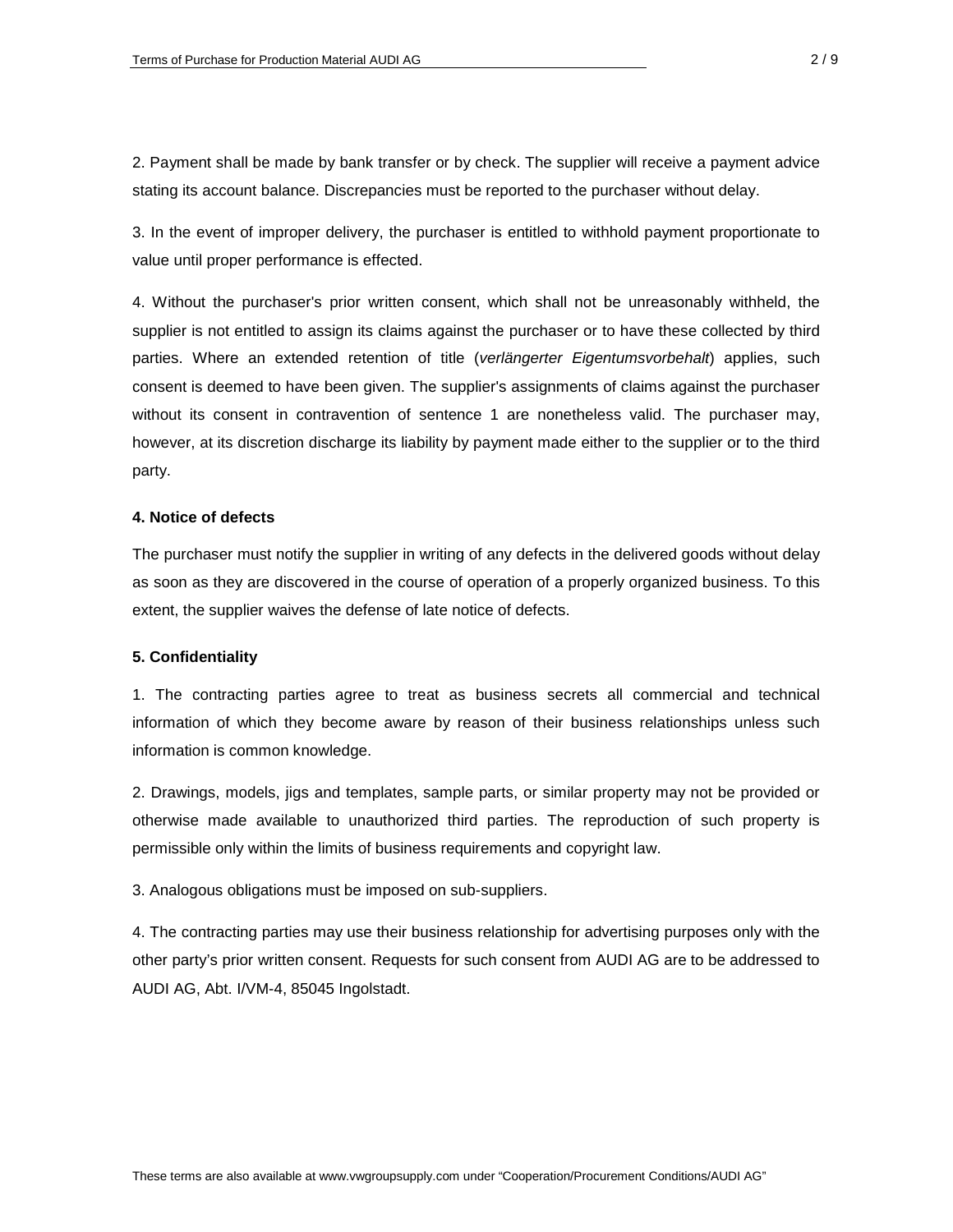### **6. Delivery deadlines and periods / shipping terms**

Agreed delivery dates, deadlines, and time periods are binding. Whether delivery is timely is determined by receipt of the goods by the purchaser. The supplier must make the goods available on a timely basis, allowing the standard time for loading and shipping.

Shipments are to be handled according to the purchaser's instructions. The INCOTERMS govern all commercial terms.

### **7. Overdue delivery constituting default**

1. The supplier is liable to the purchaser for damages resulting from overdue delivery constituting default (§ 286 BGB), other than damages for lost profits or by reason of interruption of the purchaser's business.

2. In cases of simple negligence, damages are limited to additional shipping charges, retrofitting costs, and, if the supplier fails to meet a final deadline extension set by the purchaser or if its performance would come too late to be of interest to the purchaser, additional expenses for replacement purchases from third parties.

#### **8. Force majeure**

Force majeure, labor disputes, civil disorder, governmental actions, and other unforeseeable and unavoidable events of major significance release the contracting parties from their performance obligations for the duration of the disturbance to the extent of the impact thereof. This applies as well where the contracting party that is affected by these events is in default because its performance is overdue when they occur.

The contracting parties are, within reasonable limits, required to provide the necessary information and to adjust their obligations to the changed circumstances in accordance with the principle of good faith dealing.

#### **9. Quality and documentation**

1. For its deliveries, the supplier shall adhere to accepted engineering standards, relevant safety requirements, and the agreed technical specifications. Modifications of the delivery item require the purchaser's prior written consent. For guidance on first sample testing, see the VDA publication "Volume 2, Quality Assurance for Supplies, Production Process and Product Approval (PPA)". The supplier may not commence production delivery until the purchaser has approved the sample parts.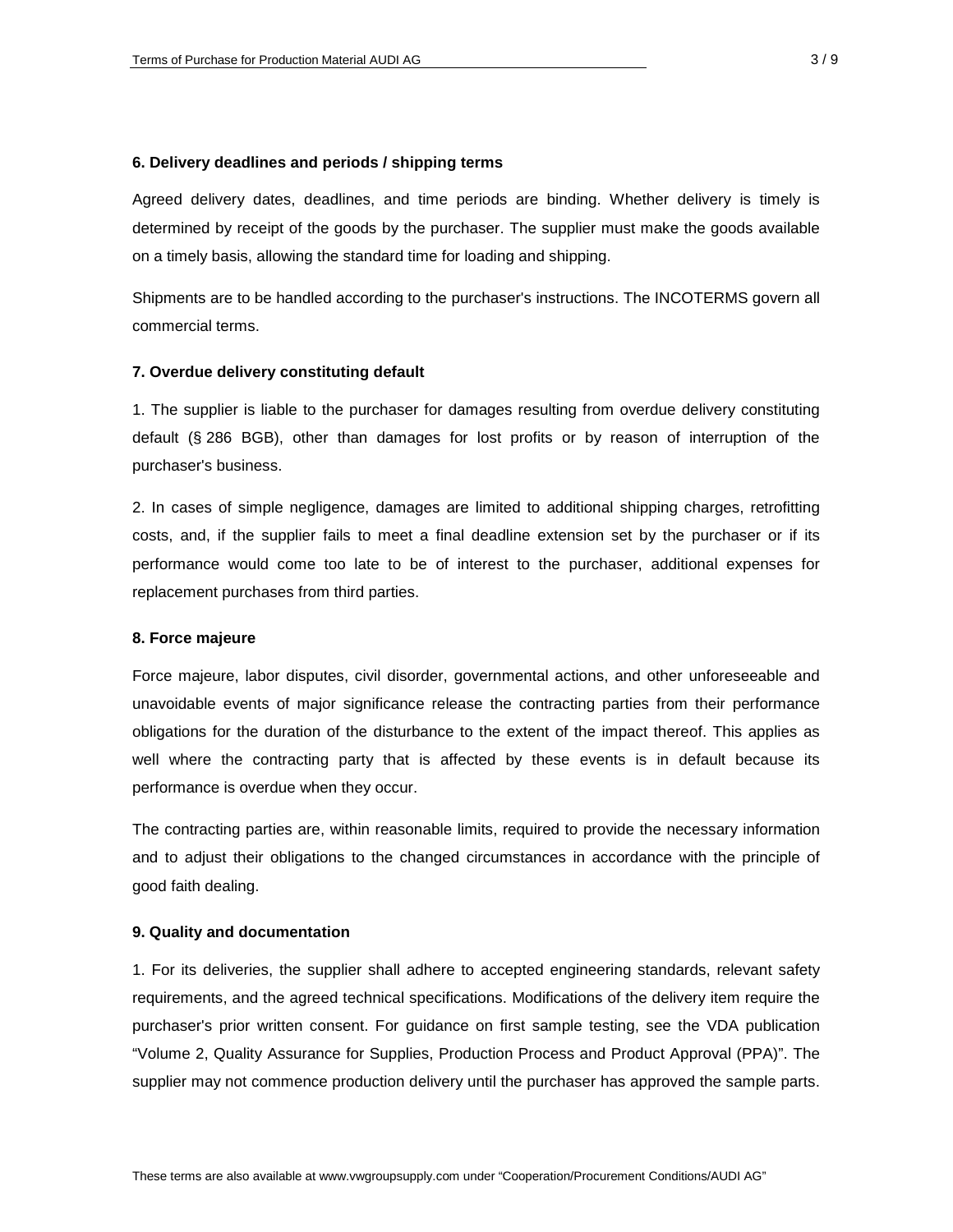Notwithstanding such approval, the supplier must continuously verify the quality of the delivery items. Each contracting party shall inform the other of quality improvement possibilities.

2. If no firm agreements exist between the supplier and the purchaser on the nature and scope of testing and inspection and the means and methods thereof, the purchaser is willing, at the supplier's request and within the limits of its own knowledge, experience, and resources, to discuss testing and inspection issues with the supplier in order to determine the level of testing and inspection technology required in each individual situation. If requested, the purchaser will also inform the supplier about the relevant safety requirements. For further information on measurement and inspection processes, see the VDA publication "Volume 5, Capability of Measurement Processes, Capability of Measuring Systems."

3. With regard to characteristics that have been specially marked or designated in the technical documents or by separate agreement, e.g. with the letter "D," the supplier must in addition keep special records showing when, in what manner, and by whom the delivery items were tested and inspected with respect to the special characteristics, and recording the results of the required quality testing. The testing and inspection documentation must be retained for at least fifteen years and provided to the purchaser when needed. To the extent legally possible, the supplier must impose corresponding obligations on its sub-suppliers. For documentation and archiving, see the VDA publication "Volume 1, Documentation and Archiving – Code of Practice for the Documentation and Archiving of Quality Requirements and Quality Records" as well as the VDA publication "A process description covering special characteristics (SC)."

4. Should any governmental agency with authority regarding vehicle safety, emissions standards, or the like wish to verify certain requirements by examining the purchaser's production processes and its testing and inspection documentation, the supplier agrees that, at the purchaser's request, it will accord such agencies with respect to itself the same rights as are enjoyed by the purchaser and will give them all reasonable support.

### **10. Warranty**

1. Unless otherwise agreed, the purchaser may exercise the following rights in the event of delivery of defective goods, provided any preconditions established by applicable law or this section are fulfilled:

a) Before the commencement of manufacturing (processing or installation), the purchaser must first give the supplier the opportunity to sort out the defective goods and to correct the defects or to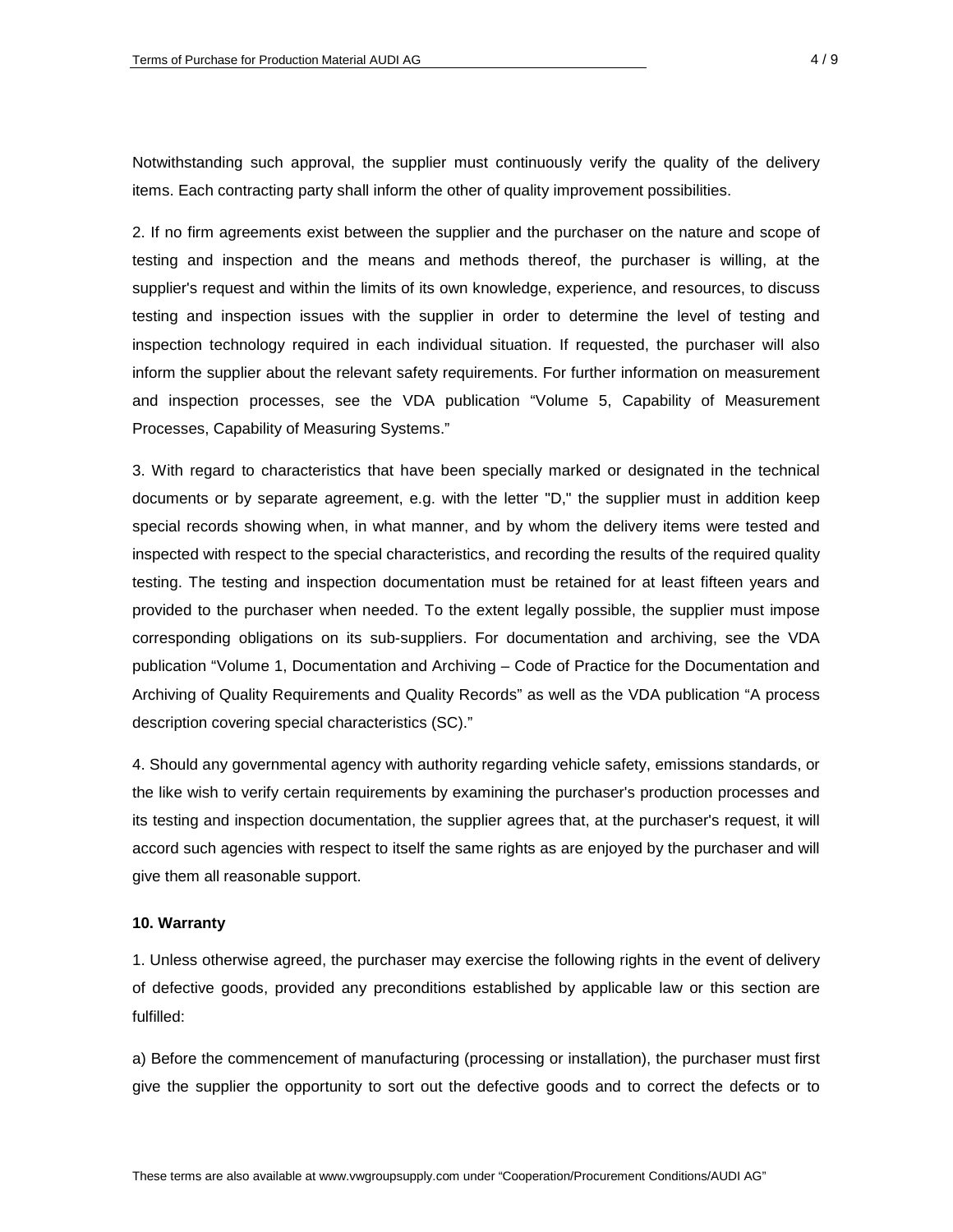deliver replacements, unless this would unreasonably burden the purchaser. If the supplier is unable to accomplish the above or fails to do so without delay, the purchaser may, without setting any further deadline, rescind this portion of the contract and return the goods at the supplier's risk. In urgent cases, the purchaser may itself remedy the defects after coordination with the supplier, or have a third party do so. The resulting costs shall be borne by the supplier. If the same goods are repeatedly delivered with defects, the purchaser may, after giving written notice of such breach, rescind the contract with respect to the as yet undelivered part thereof as well if another delivery of defective goods occurs.

b) If, despite compliance with the obligation under Section 4 (Notice of Defects), the defect is not discovered until after manufacturing has commenced, the purchaser may either

- require substitute performance under § 439 (1), (3), and (4) BGB and claim reimbursement of the necessary concomitant costs for transportation (but not towing charges) and for dismantling and re-installation (cost of labor; cost of materials only if agreed), or
- reduce the purchase price.

c) In the event of the culpable breach of an obligation over and above the delivery of defective goods (e.g. breach of a duty to inform, advise, or inspect), the purchaser may, in accordance with Section 11, claim compensation for the consequential damages flowing therefrom including the consequential damages paid by the purchaser to its customer by law. "Consequential damages" refers to damage suffered by the purchaser, by reason of delivery of defective goods, to legal interests other than those pertaining to the goods themselves.

By reason of delivery of defective goods, the purchaser shall have no further claims for damages or reimbursement of expenses under § 437 BGB or directly from the provisions cited therein unless such claims have been contractually agreed. In concluding new agreements of this nature, due regard shall be had to Section 15 (1).

2. Upon request, the purchaser shall without delay, and at the supplier's expense, place the parts which the supplier must replace at its disposal.

3. Warranty claims become time-barred 24 months from the time of first vehicle registration or installation as a spare part, as the case may be, or 30 months after delivery to the purchaser, whichever occurs first. Unless otherwise agreed, the statute of limitations established by law shall apply to goods delivered for commercial vehicles.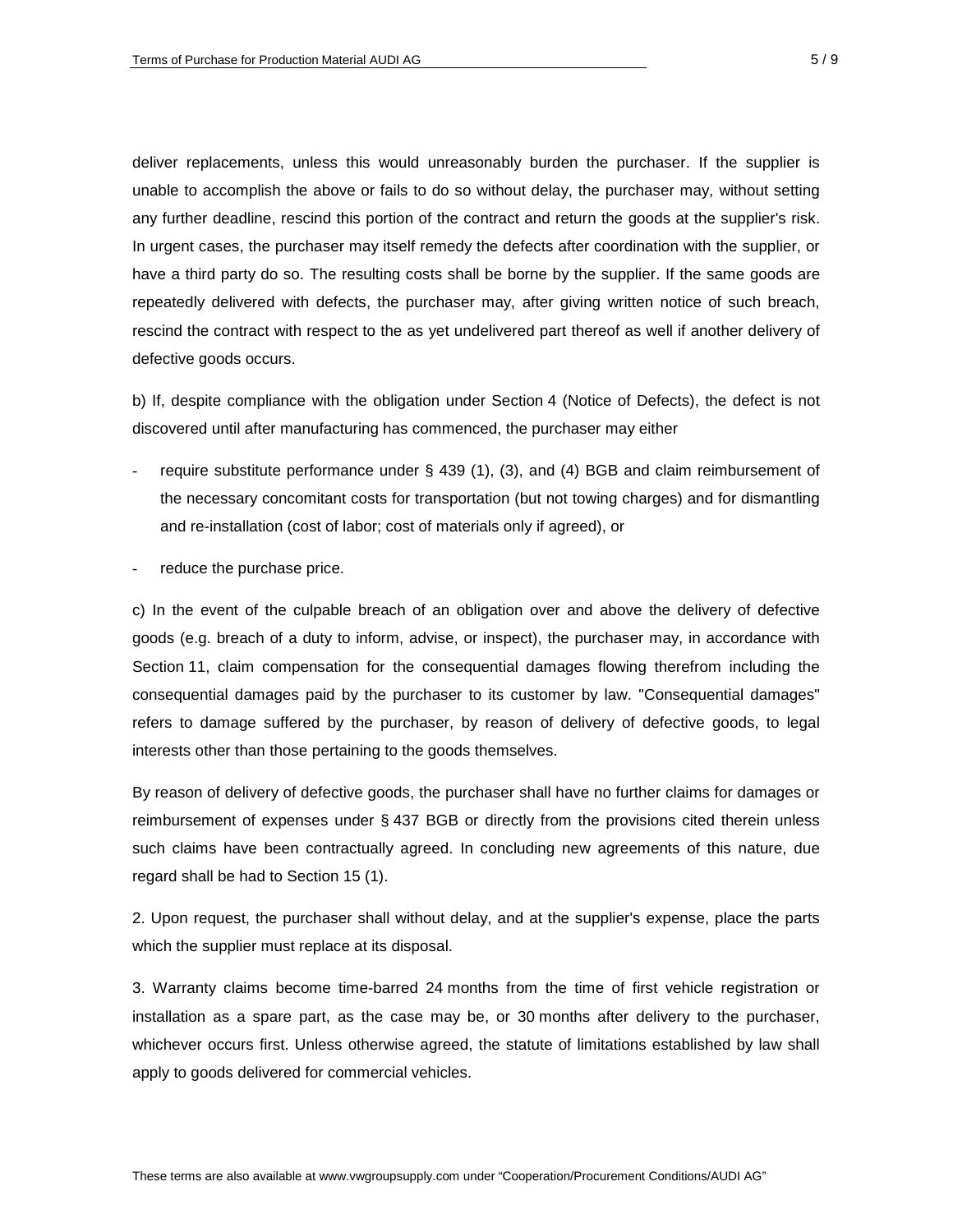4. No warranty claim arises if the fault is attributable to the violation of operating, maintenance, and installation instructions, unsuitable or improper usage, improper or negligent handling, natural wear and tear, or alteration of the delivery item by the purchaser or third parties.

5. Where defective goods are delivered, the provisions of this Section 10 are without prejudice to any claims that the purchaser may have under product liability or tort law or under the theory of conduct of business on another's behalf without his authority ( $\S$ § 677 ff. BGB – agency without specific authorization / *negotiorum gestio*). Guarantees as to specific characteristics and durability must be expressly designated as such in writing.

### **11. Liability**

Subject to other liability provisions contained elsewhere herein, the following terms define the limits of the supplier's liability for damages suffered directly or indirectly by the purchaser by reason of the delivery of defective products, the violation of governmental safety requirements, or any other legal grounds of supplier liability.

1. As a general matter, the supplier is only liable in damages with regard to harm it has caused if it is at fault.

2. If claims are raised against the purchaser based on no-fault liability which cannot be disclaimed with respect to third parties, the supplier shall be liable to the purchaser to the extent to which it would also be directly liable. The principles of § 254 BGB shall apply analogously regarding the adjustment of damages between the purchaser and the supplier. The same applies in the event the supplier is sued directly.

3. Liability for damages is excluded to the extent the purchaser has itself limited its own liability to its customer with legal effect. The purchaser shall attempt, in its agreements regarding such legally permissible liability limitations, to extend their protection to the supplier as well.

4. Claims by the purchaser are precluded to the extent the damage is due to acts of commission and omission attributable to the purchaser involving violations of operating, maintenance, and installation instructions, unsuitable or improper usage, improper or negligent handling, natural wear and tear, or faulty repair.

5. The supplier is liable for measures taken by the purchaser to avert damages (e.g. recall campaigns) to the extent the law so provides.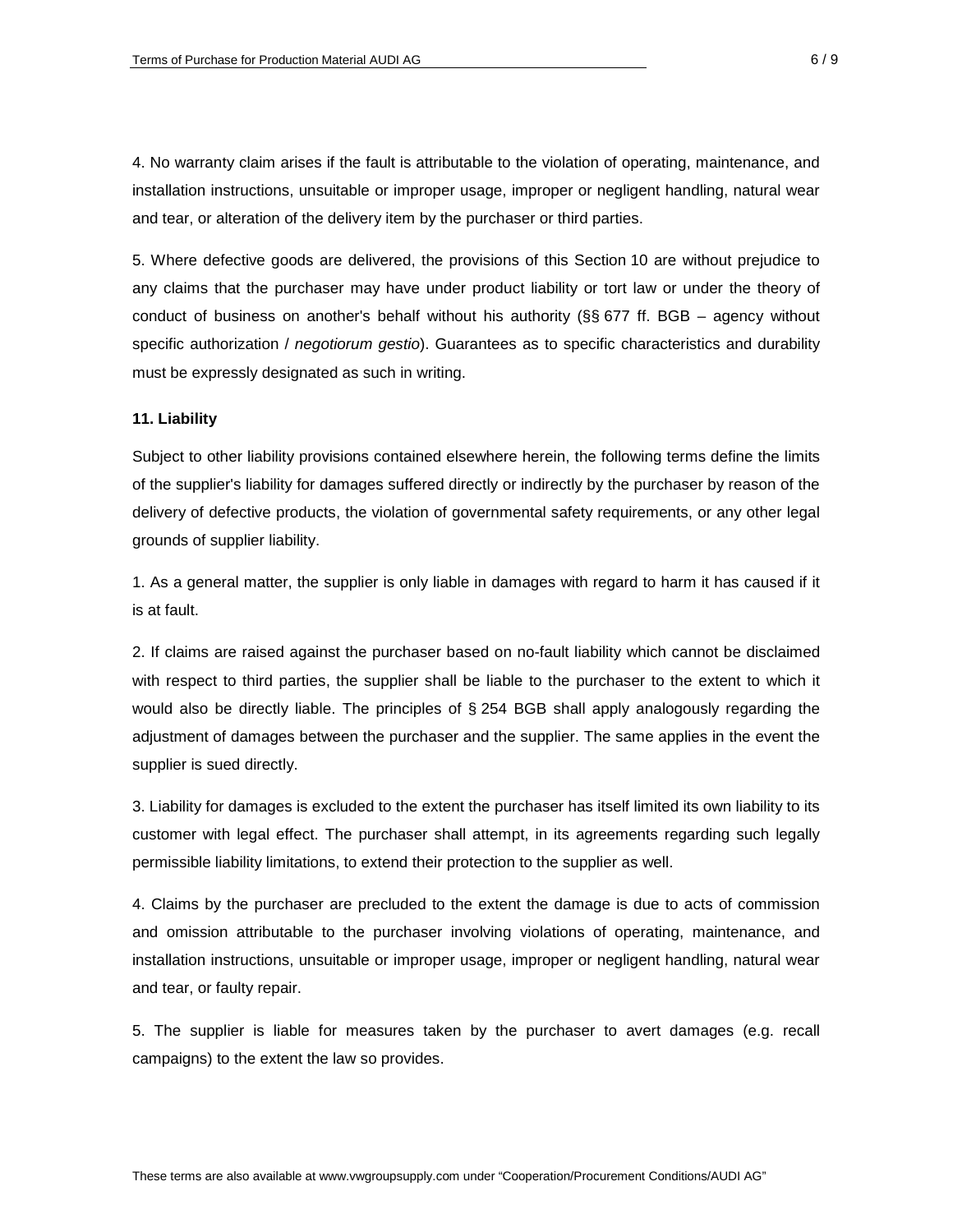6. The purchaser will fully inform and consult with the supplier without delay in the event it intends to assert claims against the supplier based on the above provisions. It shall give the supplier the opportunity to investigate the damage situation. The contracting parties will consult with each other regarding the action to be taken, in particular regarding settlement negotiations.

7. The principles of Section 7 (1) shall apply mutatis mutandis if the supplier has no insurance coverage or insufficient coverage.

### **12. Industrial property rights**

1. The supplier is liable for claims arising from the contractual use of the delivery items that are based on the infringement of industrial property rights and applications pending for such rights (industrial property rights), provided at least one of the rights in the family of related rights has been published by the European Patent Office or in the supplier's home country, the Federal Republic of Germany, France, Great Britain, Austria, or the United States.

2. The supplier shall indemnify the purchaser and its customers against, hold them harmless from, and procure their release from all claims from the use of such industrial property rights.

3. The above does not apply to the extent the supplier manufactured the delivery items according to drawings, models, or other equivalent descriptions or specifications provided by the purchaser and neither knows nor should have known with respect to the products it developed that industrial property rights were thereby infringed.

4. To the extent the supplier is not liable by reason of subsection 3, the purchaser shall indemnify the supplier against, hold it harmless from, and procure its release from all third party claims.

5. The contracting parties agree to inform each other without delay of potential infringement risks and alleged infringements that come to their attention and to afford each other the opportunity to cooperate in countering such claims.

6. At the purchaser's request, the supplier shall inform the purchaser of any industrial property rights, whether published or unpublished, self-owned or licensed, registered, unregistered or pending, that the supplier uses with regard to the delivery item.

7. The liability limitation principles of Section 7 (1) shall apply mutatis mutandis.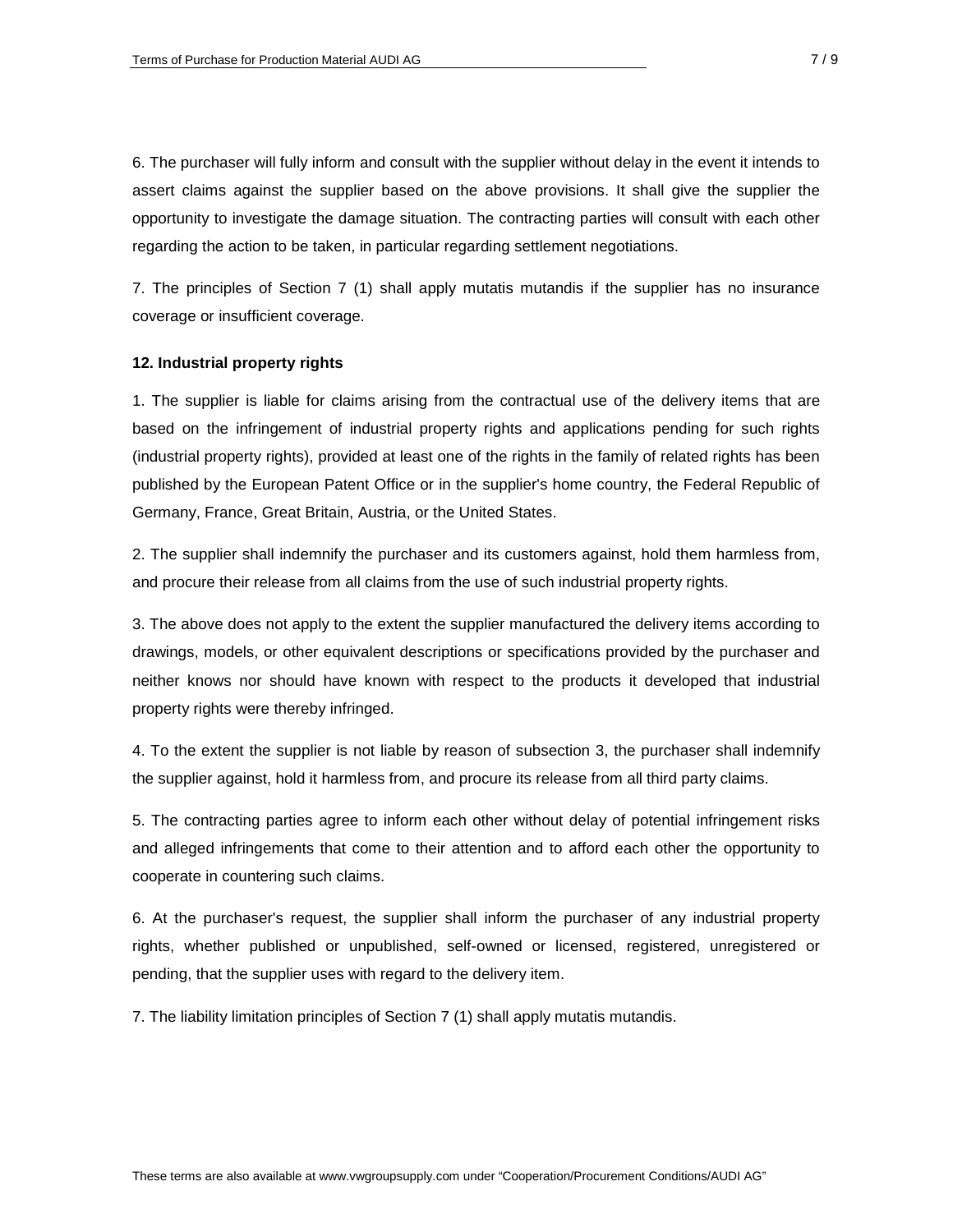### **13. Use of purchaser's production aids/equipment and confidential information**

Models, molds and dies, jigs and templates, sample parts, tools, and other production aids and equipment including confidential information that the purchaser provides to the supplier or pays for in full may only be used for deliveries to third parties with the purchaser's prior written consent.

### **14. Retention of title**

The supplier retains title to all goods it delivers until completely paid for. For this purpose, all deliveries shall be deemed to constitute one continuous supply transaction. For current account deliveries, the retention of title shall be considered to secure payment of the account balance owing to the supplier. If the purchaser so joins the goods with other property that they form a whole, and if the other property constitutes the principal object, the purchaser is required to transfer proportionate joint ownership to the supplier, to the extent it has title to the principal object. If the purchaser sells the delivered goods as contemplated by the parties, it hereby assigns in advance to the supplier its accounts receivable from its customer by reason of sale together with all ancillary rights until complete satisfaction of the supplier's claims.

Where the circumstances so justify, the purchaser is upon request by the supplier required to notify the third party buyers of the assignment and to furnish the supplier with the information and documents it requires to enforce its rights.

The supplier must relinquish and release its interest in collateral to the extent the total value thereof exceeds that of the claims to be secured by more than 20 %.

# **15. General provisions**

1. When determining the amount of the supplier's damage liability under Sections 7, 10, 11, and 12, due account shall be taken in the supplier's favor of its economic situation, the nature, scale, and duration of the business relationship, the extent of any contributory causation and/or negligence on the purchaser's part under the principles of § 254 BGB, and any particularly adverse aspects of the installed condition of the vendor part in question. In particular, a reasonable relationship must exist between the damages, costs, and expenses to be borne by the supplier and the value of the vendor part.

2. If a contracting party ceases paying its debts as they fall due or a petition is filed for commencement of an insolvency proceeding with regard to its assets or for an out-of-court arrangement or composition proceeding, the other party is entitled to rescind the as yet unperformed portion of the contract.